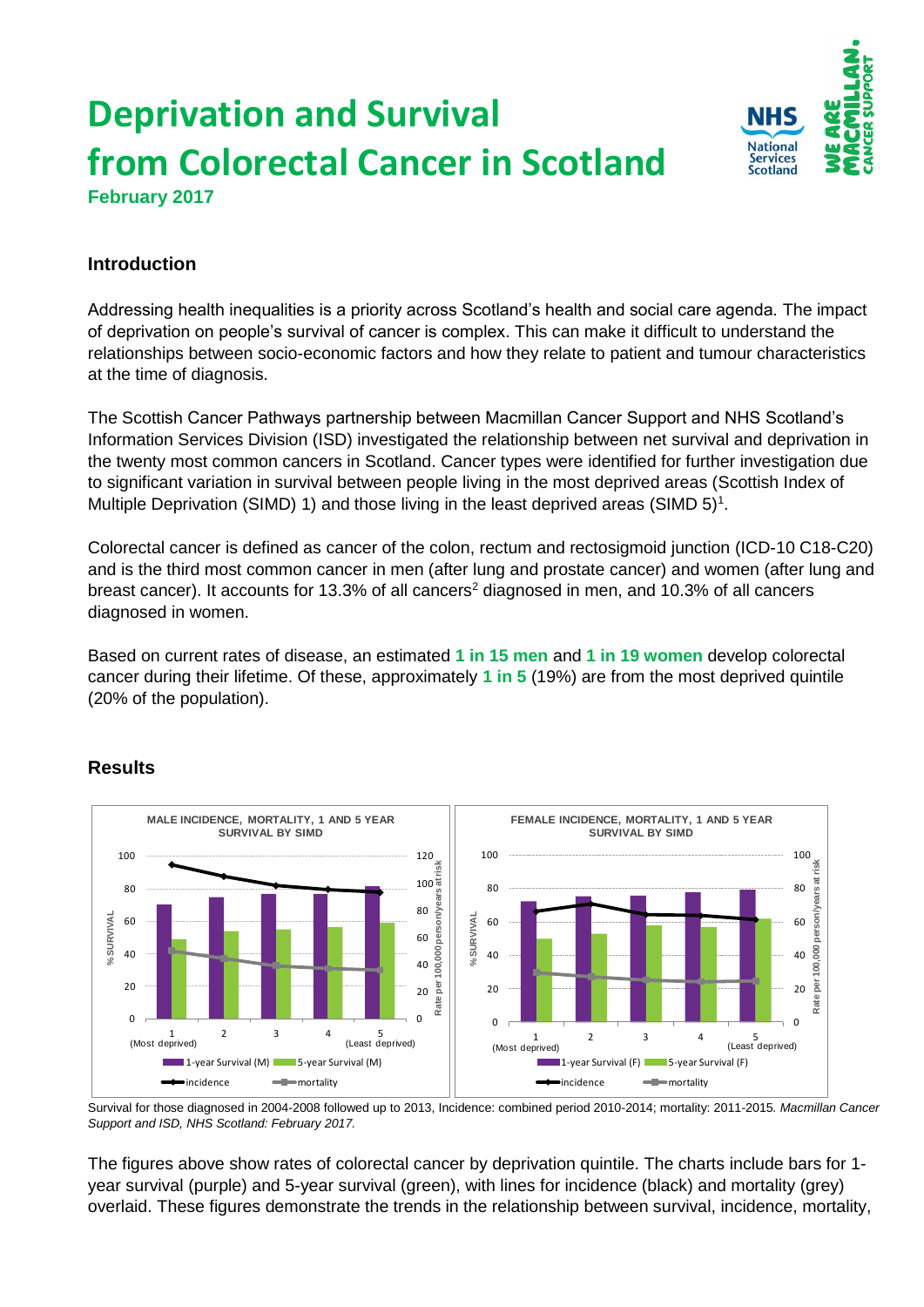and deprivation. Incidence<sup>3,4</sup> and mortality in men increase with levels of deprivation. We see a similar pattern for women, but the association is less pronounced.

Looking at net survival<sup>5</sup>, 71% of men from the most deprived group are estimated to be alive one year after diagnosis compared with **82%** of men in the least deprived group (a difference of 11%). At five years, this difference in net survival decreases to 10% (**49% in the most deprived group vs 59% in the least deprived group**).

For women at one year, there is a 7% difference in net survival between those in the most and least deprived groups (**72% vs 79%**). However, at five years, there is a 12% difference between those in the most and least deprived groups (**50% vs 62%**).

By fitting a baseline model<sup>6</sup>, we can say that the excess risk of death<sup>7</sup> from colorectal cancer in the most deprived group is **45%** higher than those in the least deprived group. The model indicates that, at best, the difference in excess mortality between the most and least deprived is 33%, and at worst, it could be as much as 57% (confidence interval (CI) is  $1.33 - 1.57^8$ ).

To explore why the most deprived group had a higher rate of death from colorectal cancer, other factors such as patient characteristics, tumour and health service factors were added to this model<sup>9</sup>. The addition of these factors, including sex, age and co-morbidities did little to explain the higher risk of death independently. When grade at diagnosis, whether screen-detected or not and the tumour morphology are added to the model, the excess risk of death amongst those in the most deprived group falls. However, when Dukes' stage (the way of describing how large a colorectal cancer is, and whether it has spread) is added, the excess risk of death is greatly reduced.

When treatments (Surgery – Yes/No, Radiotherapy –Yes/No and Chemotherapy – Yes/No) are added to the model to determine their impact on survival, it is only surgery reduces the excess risk of death between the most and least deprived.

The final model (adjusted model with treatment) in the chart below includes all the factors added during this analysis, and shows an excess risk of death of **1.21** (CI 1.11- 1.30) which is still statistically significant. This suggests that the excess risk of death from colorectal cancer is **21% higher in the most deprived** compared to the least deprived, and therefore the deprivation gap is not explained completely by the included factors.



*Macmillan Cancer Support and ISD, NHS Scotland: February 2017*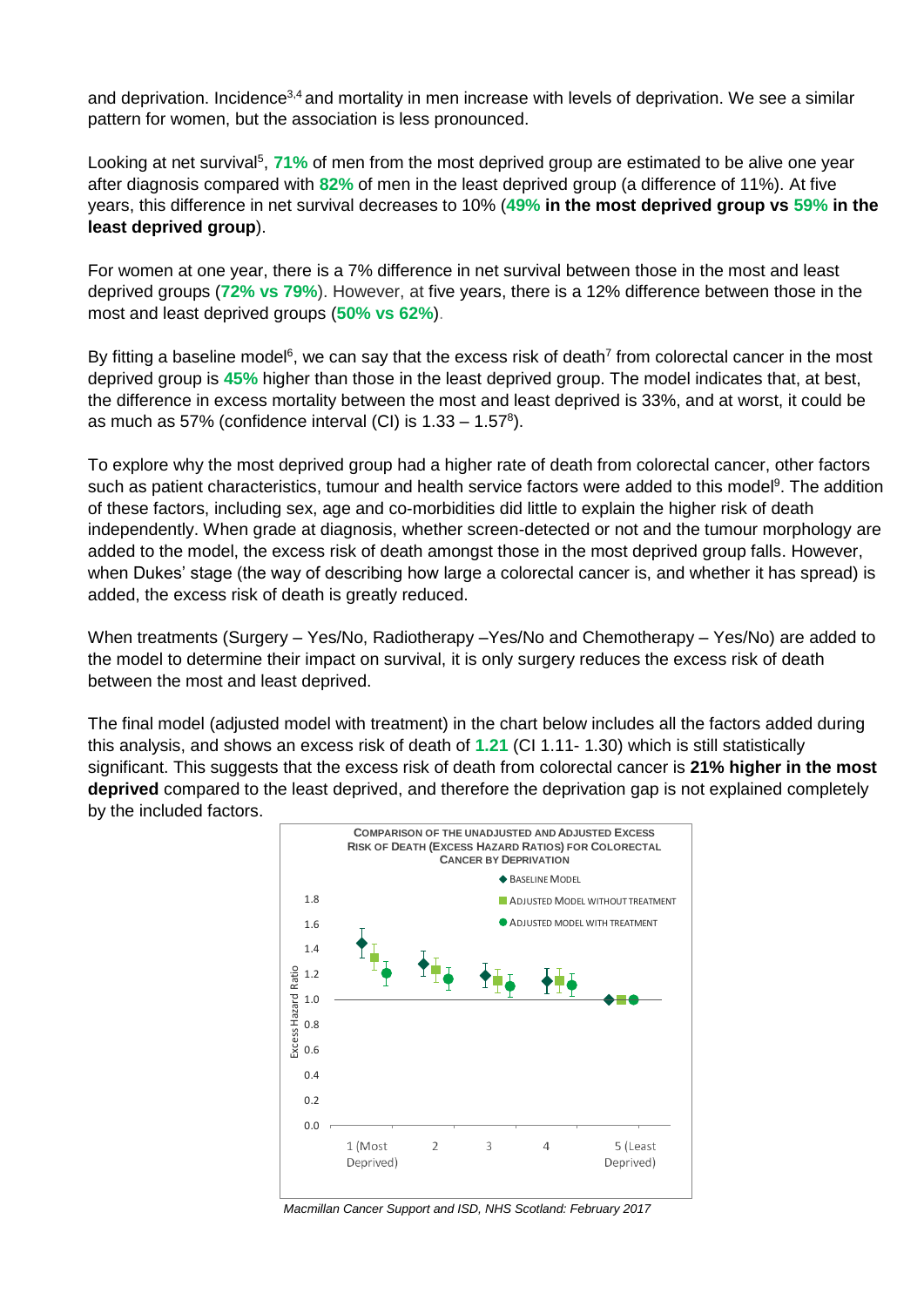#### **Implications and next steps**

In the baseline model (with no explanatory factors added), those living in the most deprived areas were found to have a 45% higher risk of death from colorectal cancer than those in the least deprived areas. Tumour stage seemed to explain some of the deprivation-associated survival gap in colorectal cancer, and this might be amenable to early diagnosis initiatives.

However, further analysis showed that even when all potential explanatory factors (see the Methods brief for further details) were added to the model, there remained some variation across the deprivation groups in survival from colorectal cancer.

The remaining unexplained variation is likely to be due to factors not accounted for in the model (such as smoking status), measurement error, and a range of other issues, such as differing expectations of health services and support. To further reduce health inequalities, we need to better understand the factors at play not included in this model and their impact on survival.

Further work across health and social care partners is warranted to:

- achieve earlier diagnosis, where possible
- investigate other factors, such as smoking, that may contribute to the gap in survival between the least and most deprived
- widen the reach and action on public health messages

Through partnership-working and engagement, evidence-based action can help to influence policies that reduce health inequalities and improve equity and access of services and support for people living with cancer.

#### **Notes**

<sup>1</sup> Scottish Index of Multiple Deprivation 2009.

2 In calculating all cancers in Scotland, non-melanoma skin cancer has been excluded.

<sup>3</sup> Linear test for trend (Poisson regression) for both incidence and mortality rates by deprivation – source ISD website (http://www.isdscotland.org/Health-Topics/Cancer/Cancer-Statistics/Colorectal/).

4 Incidence and mortality rates presented are age-standardised.

<sup>5</sup>Considered as a person's survival from the cancer of interest (eg colorectal cancer) after adjustment for other causes of death. This is age-standardised to allow comparisons across different populations which may have differing population structures

<sup>6</sup> A baseline model compares the excess risk of death by deprivation groups only with no other factors included. The adjusted model has the other factors added in (as detailed in the table) so the effects of these other factors can be compared relative to the baseline. For more details about the models, please consult the Methods and Technical Reports links to be included).

<sup>7</sup> Excess risk of death (excess mortality) is a way of measuring how many deaths are caused by a specific disease within a given population. It shows the number of extra deaths which occurred over and above the number that would be predicted in the absence of that disease.

<sup>8</sup> A Confidence Interval (CI) gives an indication of the amount of variability around the estimate. The wider the CI, the less robust the estimate. On the risk of death chart shown above, if the CI lines cross the